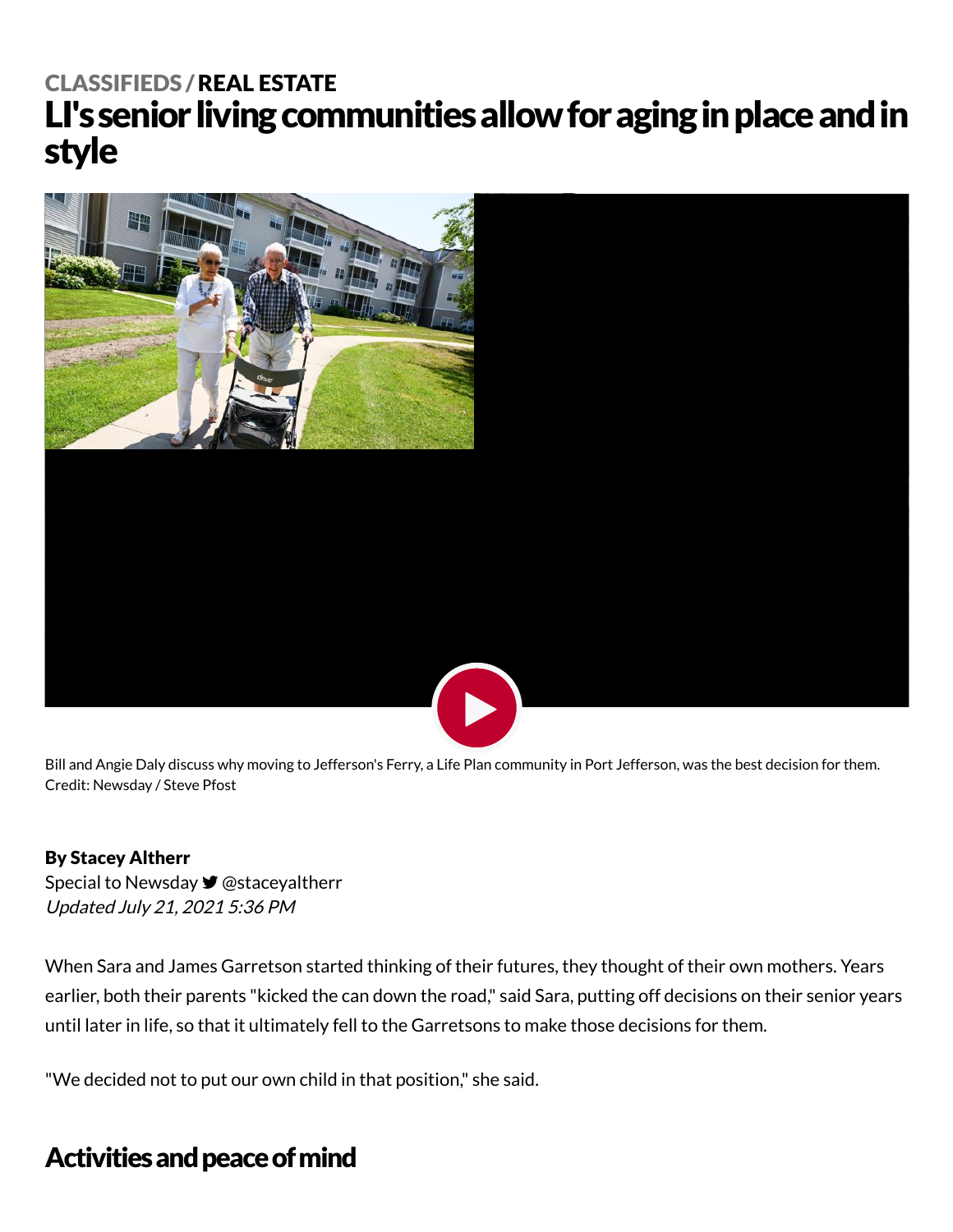Now both 79, the Garretsons decided four years ago to leave their Manhattan and Orient residences and move to the same place where their mothers once lived, Peconic Landing in Greenport. Their cottage is on a cliff that overlooks the water, and the amenities offered there rival any luxury community. James, a retired architect, swims six days a week in the indoor pool, and Sara, a retired executive at a nonprofit, loves the circuit training and yoga classes.



Sara and James Garretson in front of their cottage at Peconic Landing in Greenport. Credit: Randee Daddona

Like many other retirement communities, there are plenty of programs to choose, from art classes to educational lectures on science and history. There are 145 acres of rural grounds, walking paths, a half-mile of beachfront and an Italianate mansion for special occasions.

"We have a sailboat and a marina within walking distance," said James Garretson."We had a beautiful sail yesterday."

They also have the peace of mind of knowing

that, if the need arises for intensive health care, they will be able to get it on the campus, with the cost included in what they have already paid.

#### Continuumofcare

Peconic Landing is one of only three Continuing Care Retirement Communities on Long Island. CCRCs, also known as Life Plan communities, are designed to take their owners from independent living to all types of more specialized care — from assisted living to temporary rehabilitation to memory care and nursing homes, all while staying on the same grounds and transitioning seamlessly. The cost of specialized health care is included in the original price. Costs, which include the home and care plan, range from the low \$200,000s to nearly \$1 million.

#### Get the Real Estate newsletter!

The best LI real estate news in your inbox weekly.

Email address



By clicking Sign up, you agree to our [privacy](https://www.newsday.com/privacy) policy.

On Long Island, 17.5% of Nassau residents are 65 and older. In Suffolk, it is 16.5%. Over the past few years, many 55-and-older and assisted living developments have popped up, many also with luxury amenities and social activities, filling a need for seniors who want to stay active for as long as they can.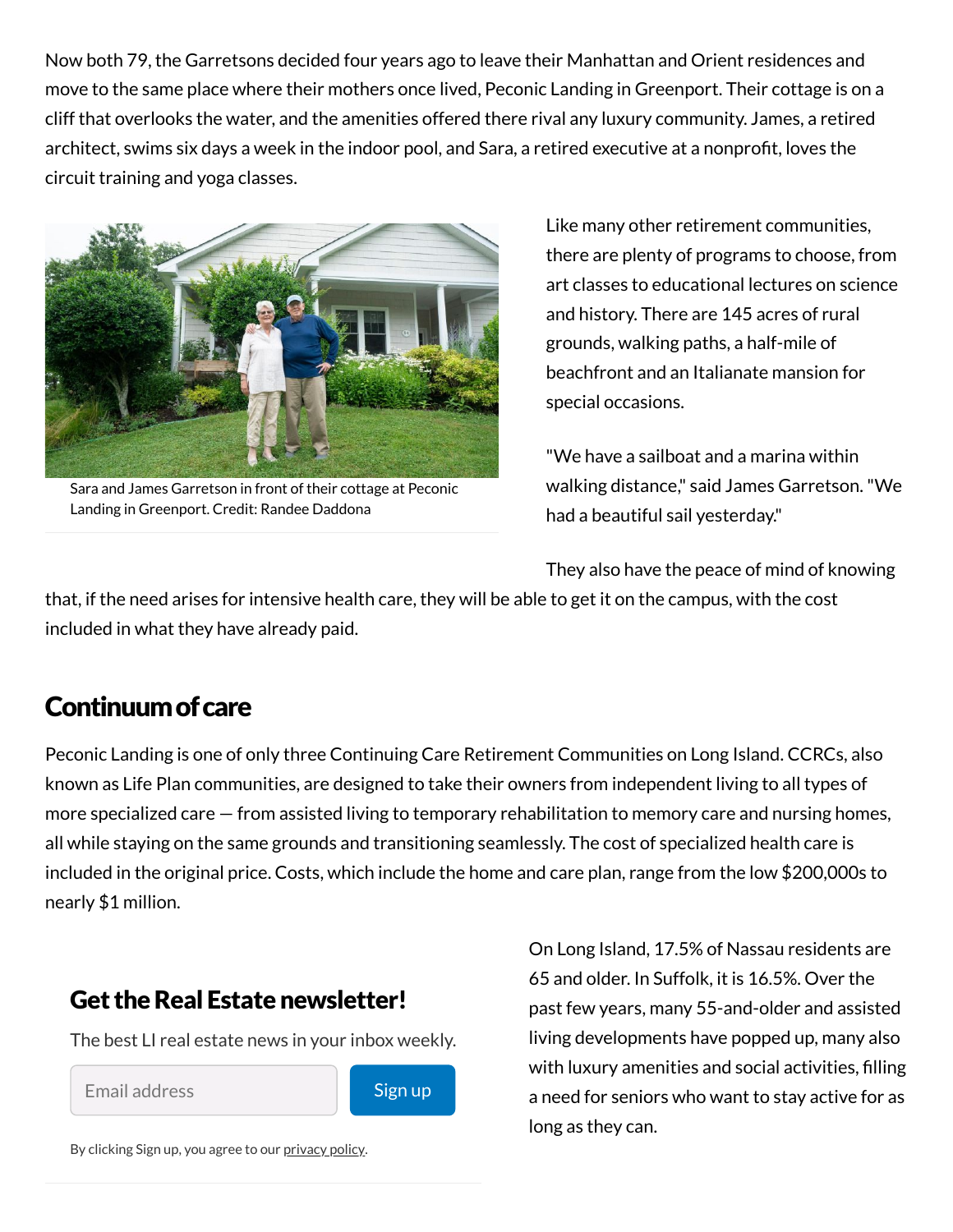

The second-floor foyer at Jefferson's Ferry. Credit: Newsday/Steve Pfost

In Life Plan communities, however, the focus is on wellness throughout the remainder of one's life. And unlike other senior-focused communities, they are promised a lifetime home and care plan on campus regardless of the need. The plans are specifically designed for future needs, and in most of the plans offered, the care plan costs do not increase with the need for more care. These lifetime care communities are run as not-for-profits and are closely regulated by New York State. All have residents on committees who participate in decision-making on site.

"Life Plan communities are regulated by the Department of Health and Department of Financial Services," Bob Caulfield, president and CEO of Jefferson's Ferry in Setauket, another CCRC community, said."It is very different from any other real estate transaction."

## A generation of planners

People who buy into the concept and community are planners, officials say. The communities see many teachers and others with lifelong pensions, and the financial transparency is very appealing to those who choose the plans.

For Angie Daly, 82, moving into Jefferson's Ferry eight years ago from a 55-and-over community in Ridge was "the best decision we ever made."

In addition to the amenities, and "not having to food shop," the continuum of care became important when, about two years ago, her husband, Bill, 90, a retired insurance agency owner, had a seizure and needed to move into assisted living that also offered rehabilitation, which the community included.

Angie and Bill Daly at the pond at Jefferson's Ferry. Credit: Newsday/Steve Pfost

"I'm still in independent living, in my same unit, and I can walk over to see him," said Angie, a homemaker."We are in the same building."

She spends the day with him in between his appointments, and often goes to his unit to watch TV with him at night.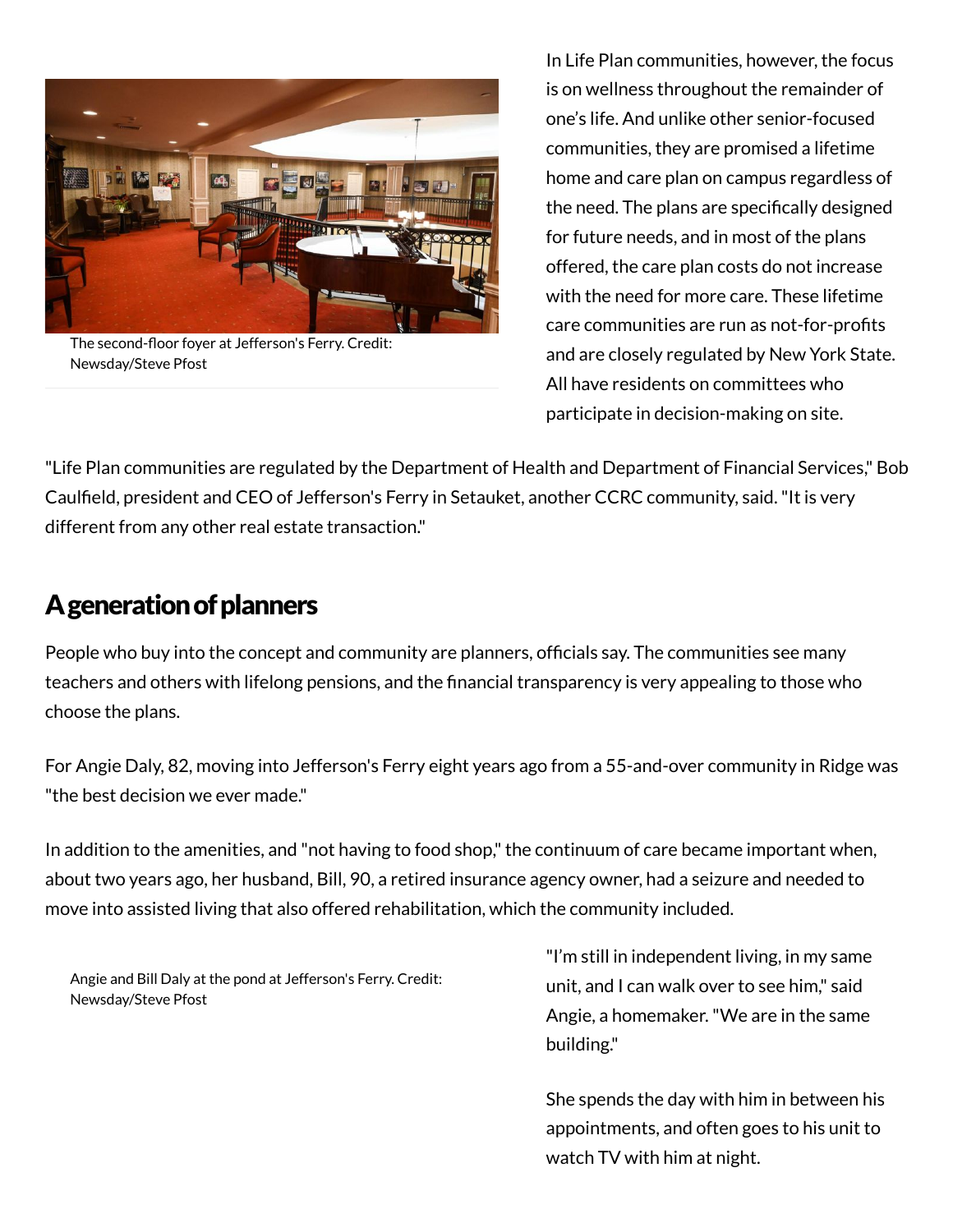



A rendering of Gurwin's Fountaingate Gardens, under construction in Commack. Credit: Gurwin Healthcare System

"I would have had a nervous breakdown if I had to take care of him myself," Angie said.

She appreciates that she has no other financial concerns other than the monthly fee. All maintenance, utilities, meals, fitness, and social activities are included.

Since 1988, Gurwin Nursing and Rehabilitation Center in Commack has been offering nursing care, eventually adding assisted-living facilities. It will soon open an independent living leg called Fountaingate Gardens on its grounds, making it the fourth CCRC on Long Island.

Fountaingate Gardens, which is selling preconstruction units, will have amenities such as an indoor saltwater pool, fitness center with personal trainers, clubhouse, pickleball courts, and formal dining room and cafe. Healthy food and activities are a big part of keeping residents living longer and better,

#### experts say.

"We have one resident who moved in 20 years ago," said Stuart Almer, president and CEO of Gurwin Healthcare System. That resident"was 80 at the time, and is now 100. They can age here with us."

"This generation is fiercely independent," said Jennifer Kennedy, vice president of integration, who is overseeing the Fountaingate Gardens construction."They are planners. They want to know they have a predicable expense for the rest of their lives."

Another CCRC community on Long Island, Amsterdam at Harborside in Port Washington, offers the same type of amenities as the other two. Last month, the retirement community filed for bankruptcy protection from creditors for the second time in seven years. In a recent Newsday story, CEO James Davis said there will be no staff layoffs or reduction of services, and noted financial problems were exacerbated by the pandemic. It is still open for business.

Caulfield, of Jefferson's Ferry, said these types of communities, which encourage socialization and physical health "go a long way toward life longevity."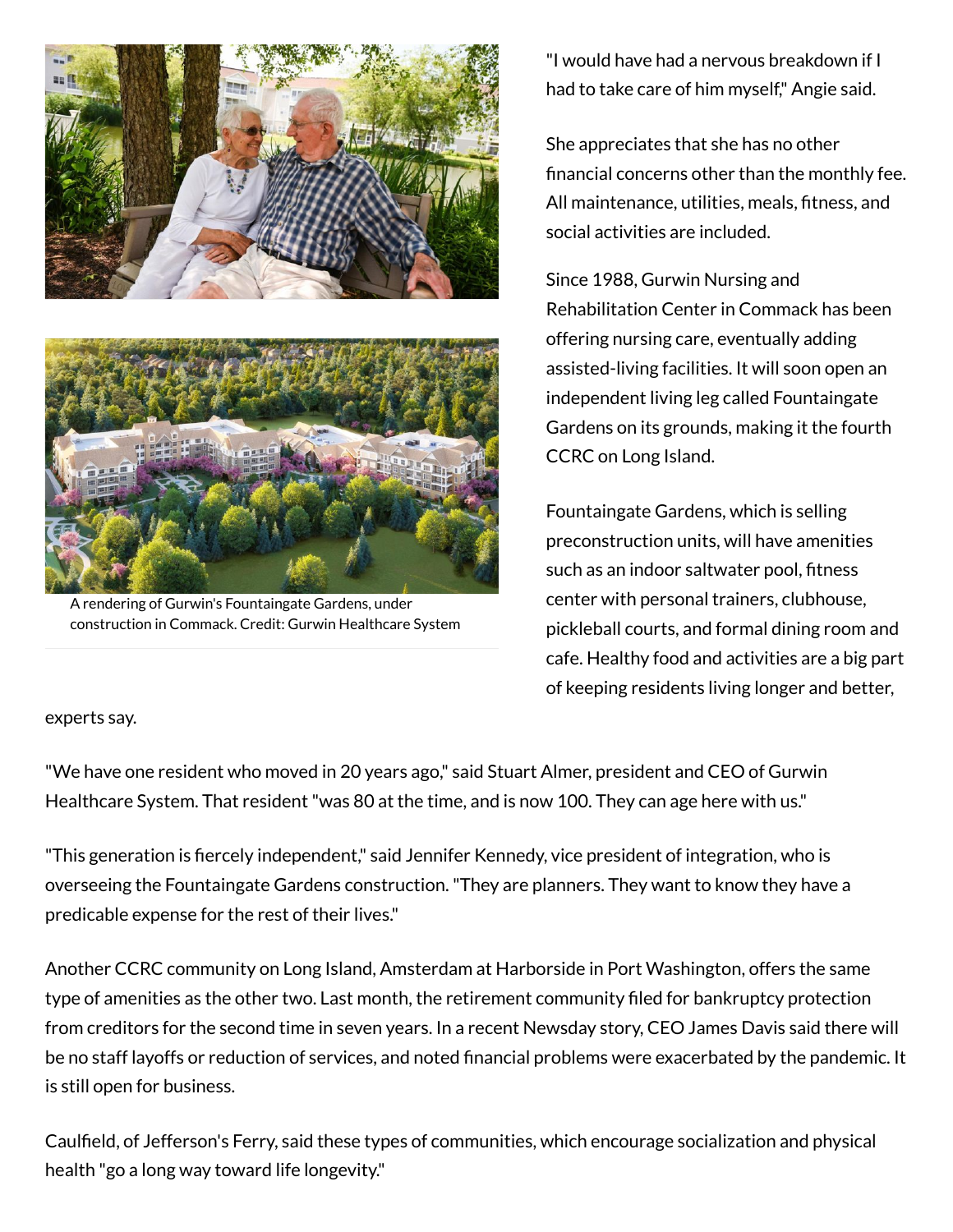

Sara and Jamie Garretson stroll on the beach near their cottage at Peconic Landing in Greenport. Credit: Randee Daddona

The Garretsons find this lifestyle and being able to age in place reassuring.

[It's]"knowing that in that transition you won't be separated, knowing we won't place a burden on our one child," Sara Garretson said. "Every family is different, but here there is a lot of support in managing these decisions."

### Howitworks

The pricing for Life Plan communities can vary from place to place, but representatives are

on staff to guide prospective residents to the best purchase plan for them.

Like buying a home in a typical community, these homes have different price points. The purchase price that a resident pays for a home, typically ranging from a small one-bedroom to a large two-bedroom, is refunded to the buyer or the estate in the event of a sale or death. The cost includes lifelong care, which in some cases is offset by long-term care health insurance.

The monthly fee covers all household expenses — housekeeping, maintenance, utilities, meals, fitness and social activities and more.

Pricing is subject to change. Check each community's website for details.

Jefferson's Ferry, South Setauket With 248 apartments and cottages, 60 assisted nursing apartments, and 60 skilled nursing beds, there is enough stock that residents never encounter a waiting list, representatives said. New apartments, a pub and more dining options are in the works as part of an expansion. A one-time entrance fee and contract for the homes is 90% refundable. Homes range from \$228,000 to \$800,000. Monthly fees are \$3,600 to \$5,000. [jeffersonsferry.org](http://jeffersonsferry.org/)

Amsterdam at Harborside, Port Washington The 300-plus residences are set on 10 acres of walking paths near Roslyn village and Hempstead Harbor. Entrance fees based on type of home start at \$750,000, with 75% refundable. Monthly fees start at \$3,200. <u>*[theamsterdamatharborside.com](http://theamsterdamatharborside.com/)</u>*</u>

Peconic Landing, Greenport Purchase prices range from \$300,000 for a one-bedroom unit to \$990,000 for a cottage overlooking the Long Island Sound. Monthly fees start at \$4,400 and go up to \$7,800. A second person costs \$2,082 more a month. <u>[peconiclanding.org](http://peconiclanding.org/)</u>